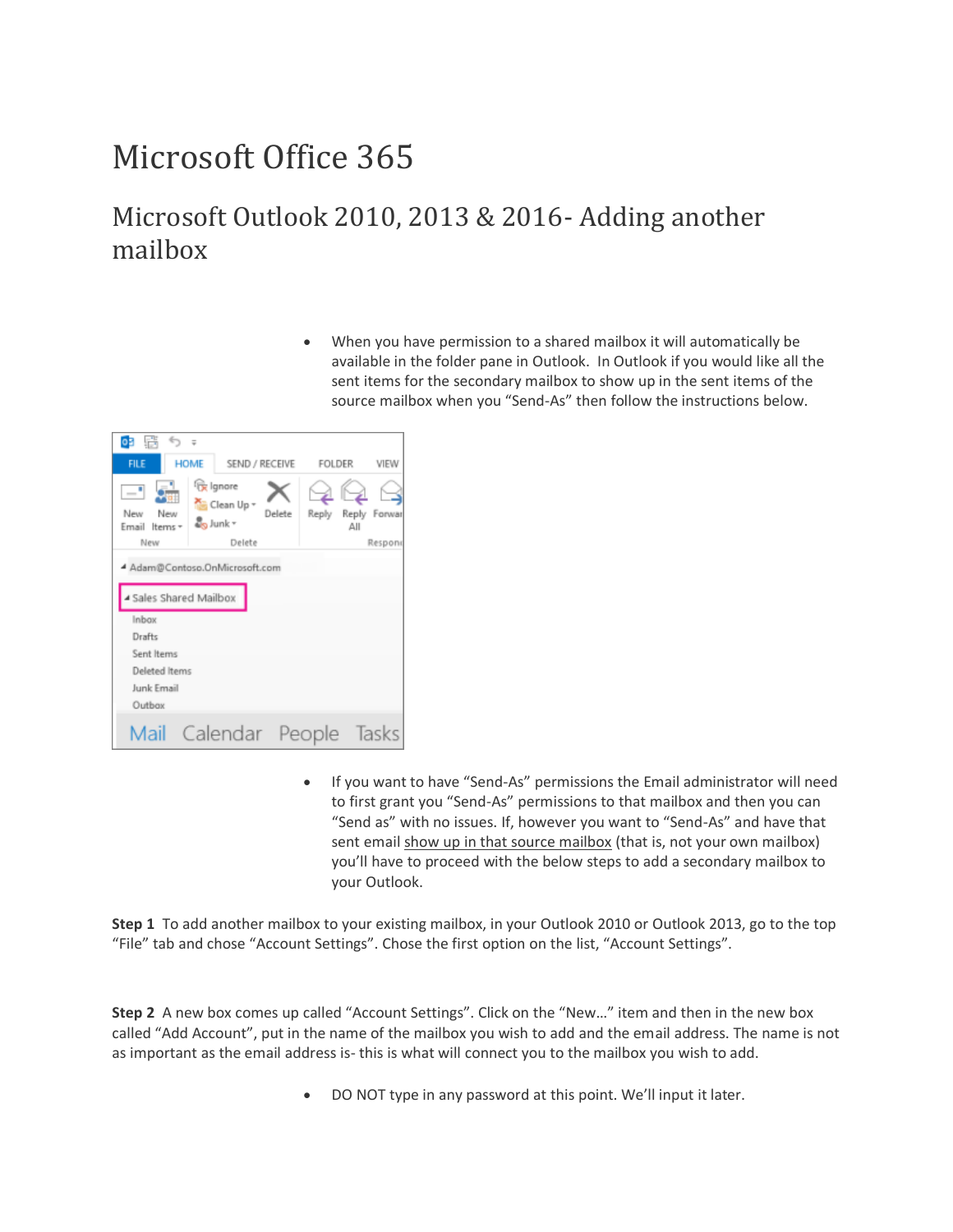**Step 3** The search process begins as Outlook finds the new mailbox you wish to add. When it comes up, it will prompt you for a username and password. Enter in your full email address and password since you have permissions to the source mailbox. Once you enter your information click on **OK.**

**Step 7** Then click OK and the "Finish" button on the lower right. Outlook brings up a prompt that "You must restart Outlook for these changes to take effect". Shut down Outlook and then restart Outlook.

**Step 8** When Outlook restarts you'll now have the secondary mailbox showing in your Outlook folder list, and the settings for this in the Outlook "Account Settings" will show up.

# Add another person's mailbox to your folder list in Outlook Web App (webmail)

After you complete this procedure, the person's mailbox for which you have been provided access to will display in your Outlook Web App folder list every time you open Outlook Web App.

- 1. Log in to your mailbox using Outlook Web App.
- 2. Right-click your name in the folder list, and click Add shared folder.



3. In the Add shared folder dialog box, type the name of the mailbox that you have been provided access, and click Add.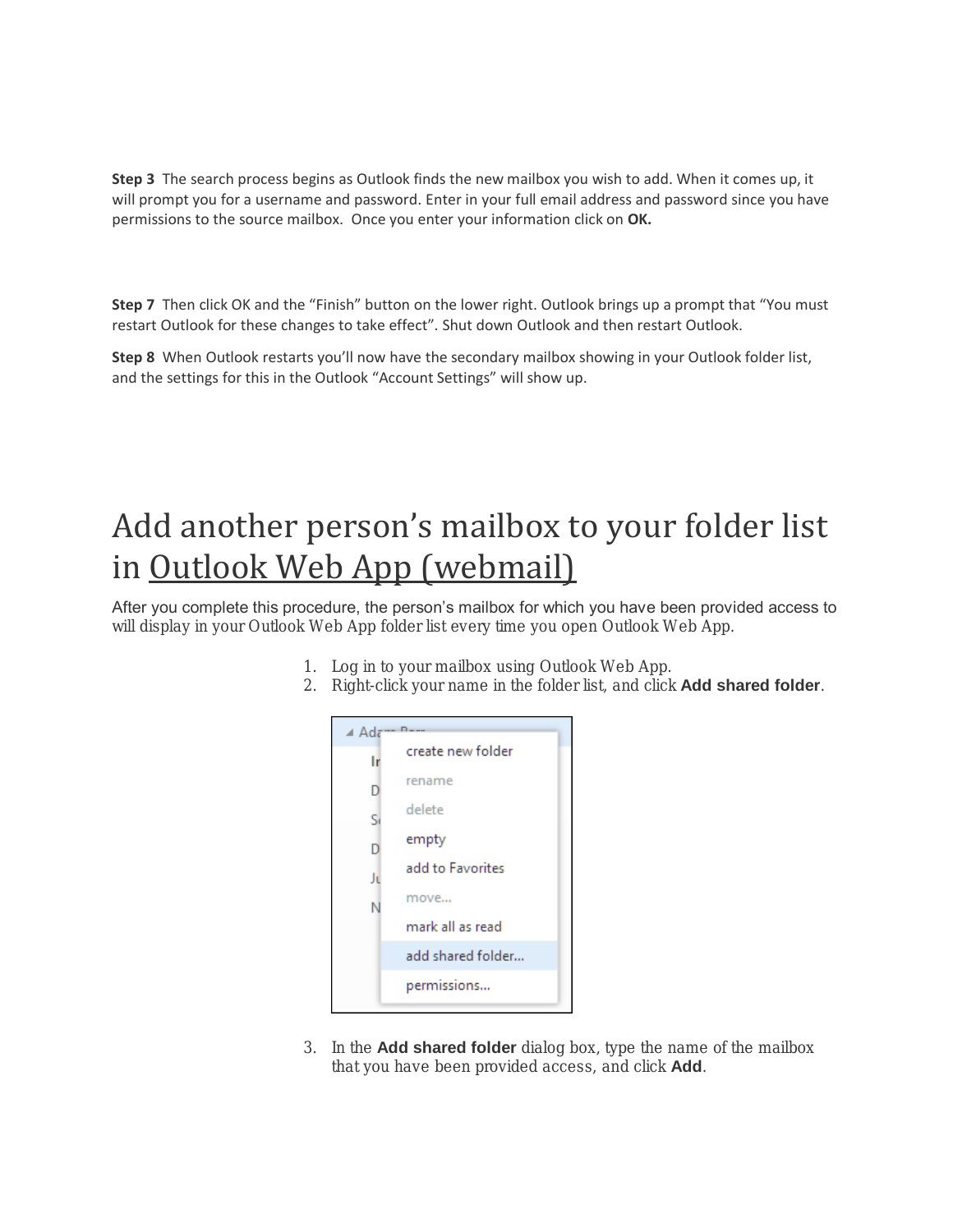| add shared folder                                                             |     |        |  |
|-------------------------------------------------------------------------------|-----|--------|--|
| Enter the name or email address of a user who has<br>shared folders with you. |     |        |  |
| Kım Akers                                                                     |     |        |  |
|                                                                               | add | cancel |  |

4. The mailbox appears in your Outlook Web App folder list.

| Office 365       |                        | Outlook Calendar People |  |                          |
|------------------|------------------------|-------------------------|--|--------------------------|
| (+) new mail     | search Mail and People |                         |  |                          |
| <b>Favorites</b> |                        |                         |  | all unread to me flagged |
| Adam Barr        | <b>INBOX</b>           |                         |  |                          |
| Kim Akers        | <b>OLDER</b>           |                         |  |                          |

If you have only been provided access to specific folders in the other user's mailbox, you will only see the folders for which you have been granted access.

If you decide that you no longer want to see the other person's mailbox every time you open Outlook Web App, right-click the folder, and click Remove shared folder.

| ⊿ Adam Barr                                  |  |
|----------------------------------------------|--|
| $\triangleright$ Kim<br>remove shared folder |  |

### Open another person's mailbox in a separate browser window in Outlook Web App

If you do not want to add the other person's mailbox to your folder list in Outlook Web App, you can open the other person's mailbox in a separate browser window.

- 1. Log in to your mailbox using Outlook Web App.
- 2. In the Navigation bar on the top of the Outlook Web App screen, click on your name. A drop-down list will appear. Click Open another mailbox.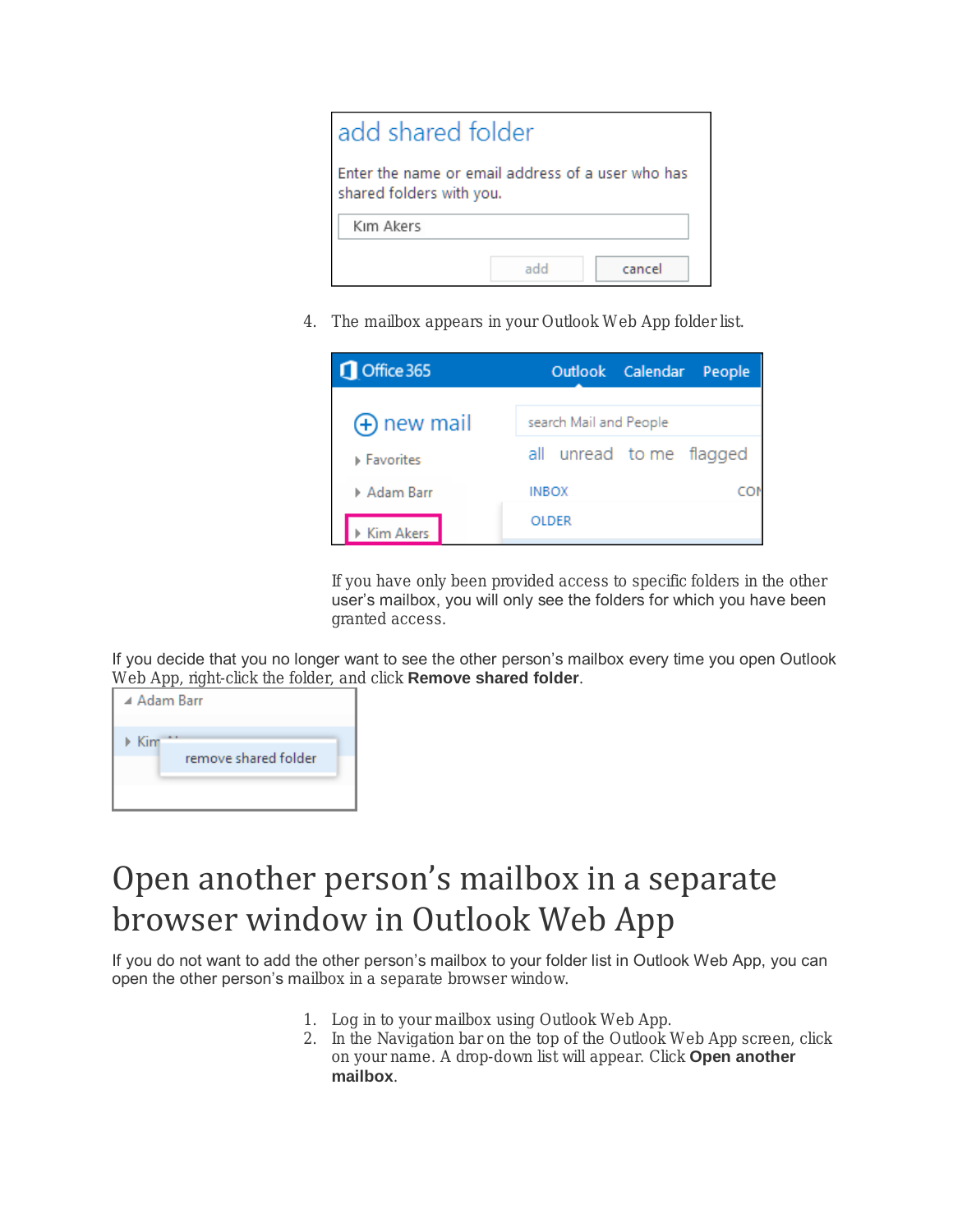

3. Type the email address of the other mailbox that you want to open, and click Open.

| open another mailbox |      |        |
|----------------------|------|--------|
| Kim Akers            |      |        |
|                      | open | cancel |

4. The other person's mailbox opens in a separate Outlook Web App browser window.

If you have only been provided access to specific folders in the other user's mailbox, you will only see the folders for which you have been granted access.

Tip: If the mailbox you have been provided access is one that you need to access often, you can make the mailbox display in your folder list for your Outlook Web App mailbox. To do this, see [Add](https://support.office.com/en-us/article/Access-another-person-s-mailbox-A909AD30-E413-40B5-A487-0EA70B763081?ui=en-US&rs=en-US&ad=US#__add_another_person_s)  [another user's mailbox to your Outlook Web App folder list](https://support.office.com/en-us/article/Access-another-person-s-mailbox-A909AD30-E413-40B5-A487-0EA70B763081?ui=en-US&rs=en-US&ad=US#__add_another_person_s) earlier in this article.

# Add another person's mailbox to your folder list in Outlook Web App - Webmail

After you complete this procedure, the person's mailbox for which you have been provided access to will display in your Outlook Web App folder list every time you open Outlook Web App.

1. Log in to your mailbox using Outlook Web App.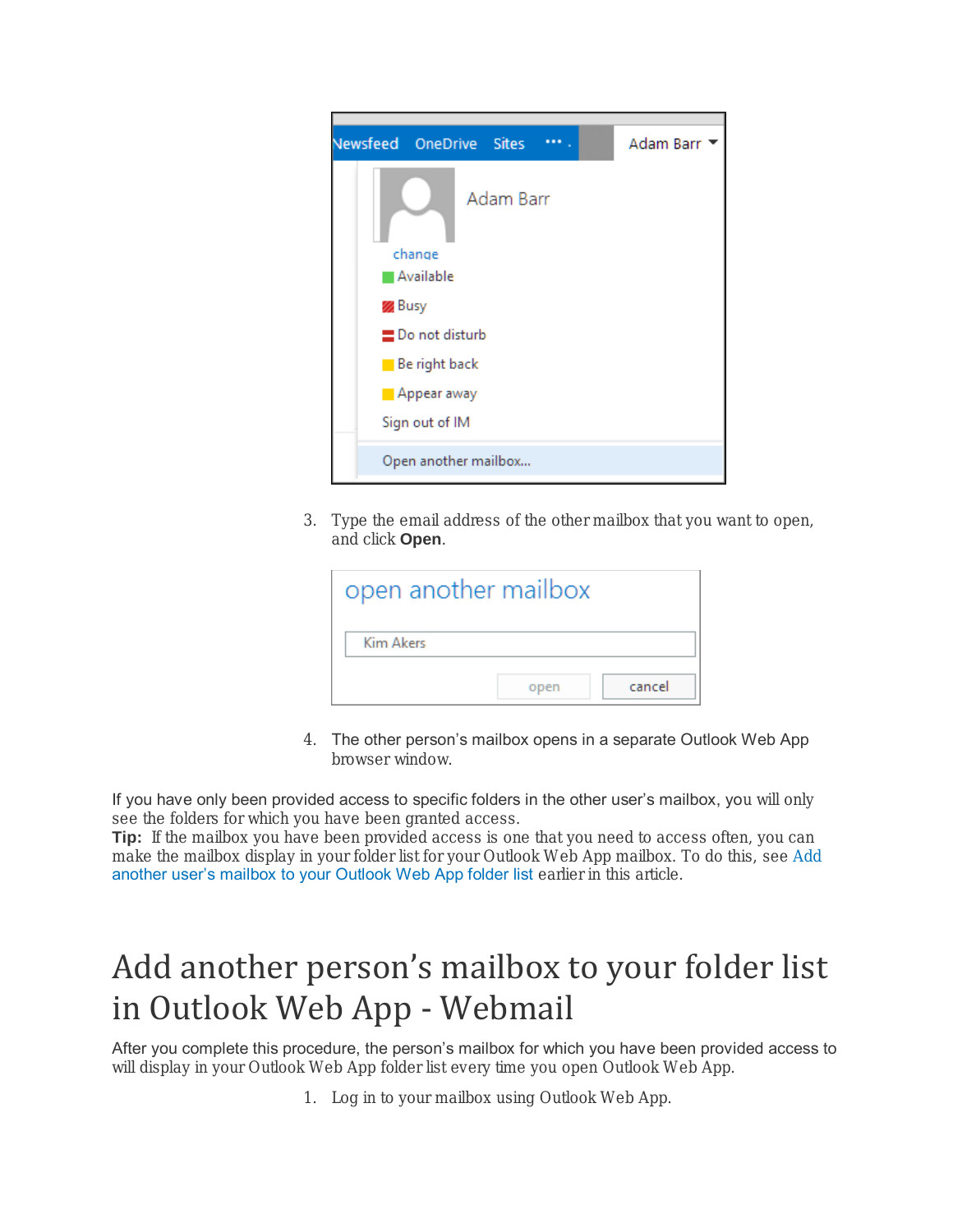2. Right-click your name in the folder list, and click Add shared folder.



3. In the Add shared folder dialog box, type the name of the mailbox that you have been provided access, and click Add.

| add shared folder                                                             |               |  |  |
|-------------------------------------------------------------------------------|---------------|--|--|
| Enter the name or email address of a user who has<br>shared folders with you. |               |  |  |
| Kim Akers                                                                     |               |  |  |
|                                                                               | cancel<br>add |  |  |

4. The mailbox appears in your Outlook Web App folder list.



If you have only been provided access to specific folders in the other user's mailbox, you will only see the folders for which you have been granted access.

If you decide that you no longer want to see the other person's mailbox every time you open Outlook Web App, right-click the folder, and click Remove shared folder.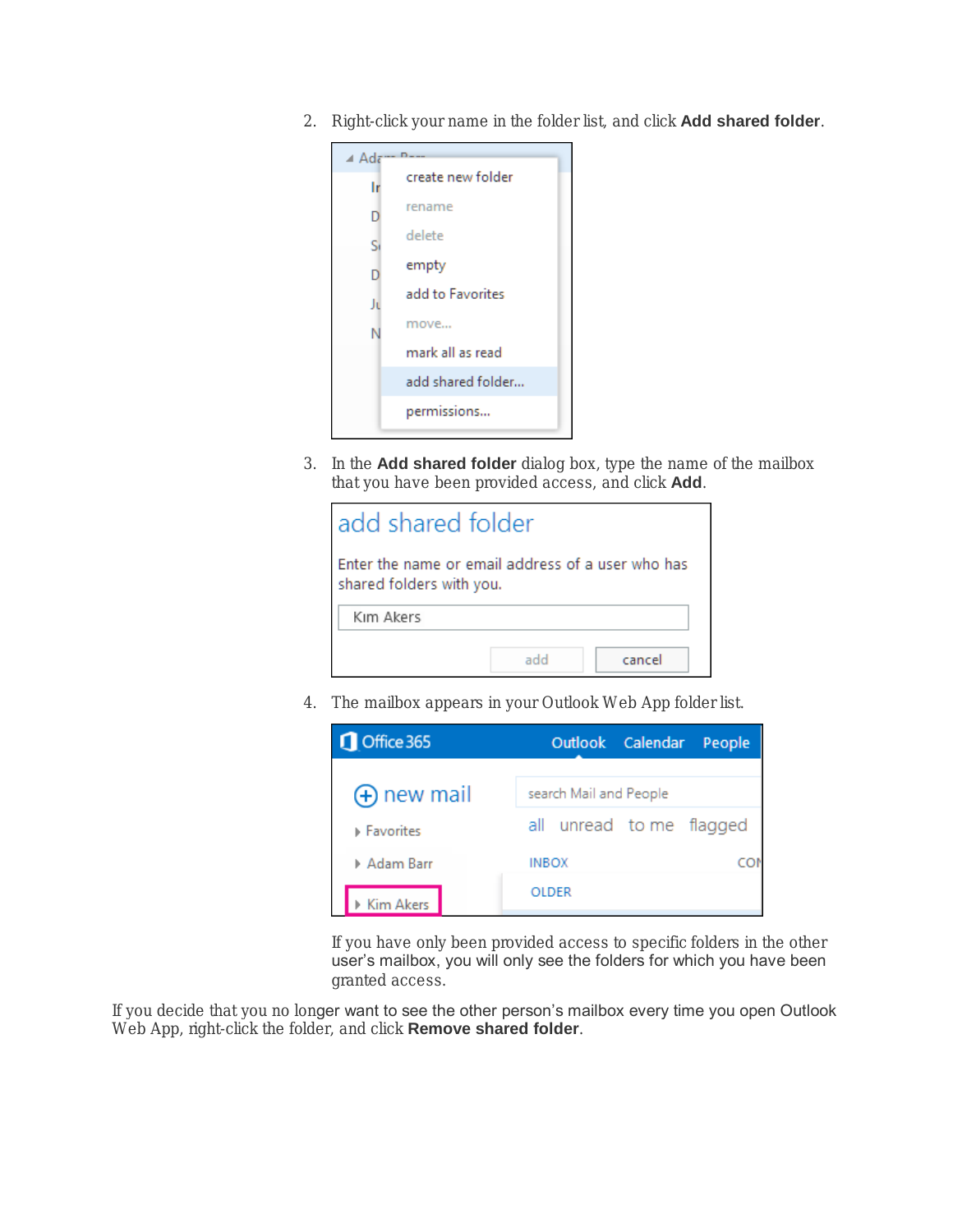| ▲ Adam Barr                      |  |
|----------------------------------|--|
| Kim<br>ь<br>remove shared folder |  |

[Top of Page](https://support.office.com/en-us/article/Access-another-person-s-mailbox-A909AD30-E413-40B5-A487-0EA70B763081?ui=en-US&rs=en-US&ad=US#top)

## Open another person's mailbox in a separate browser window in Outlook Web App

If you do not want to add the other person's mailbox to your folder list in Outlook Web App, you can open the other person's mailbox in a separate browser window.

- 1. Log in to your mailbox using Outlook Web App.
- 2. In the Navigation bar on the top of the Outlook Web App screen, click on your name. A drop-down list will appear. Click Open another mailbox.



3. Type the email address of the other mailbox that you want to open, and click Open.

| open another mailbox |      |        |
|----------------------|------|--------|
| <b>Kim Akers</b>     |      |        |
|                      | open | cancel |